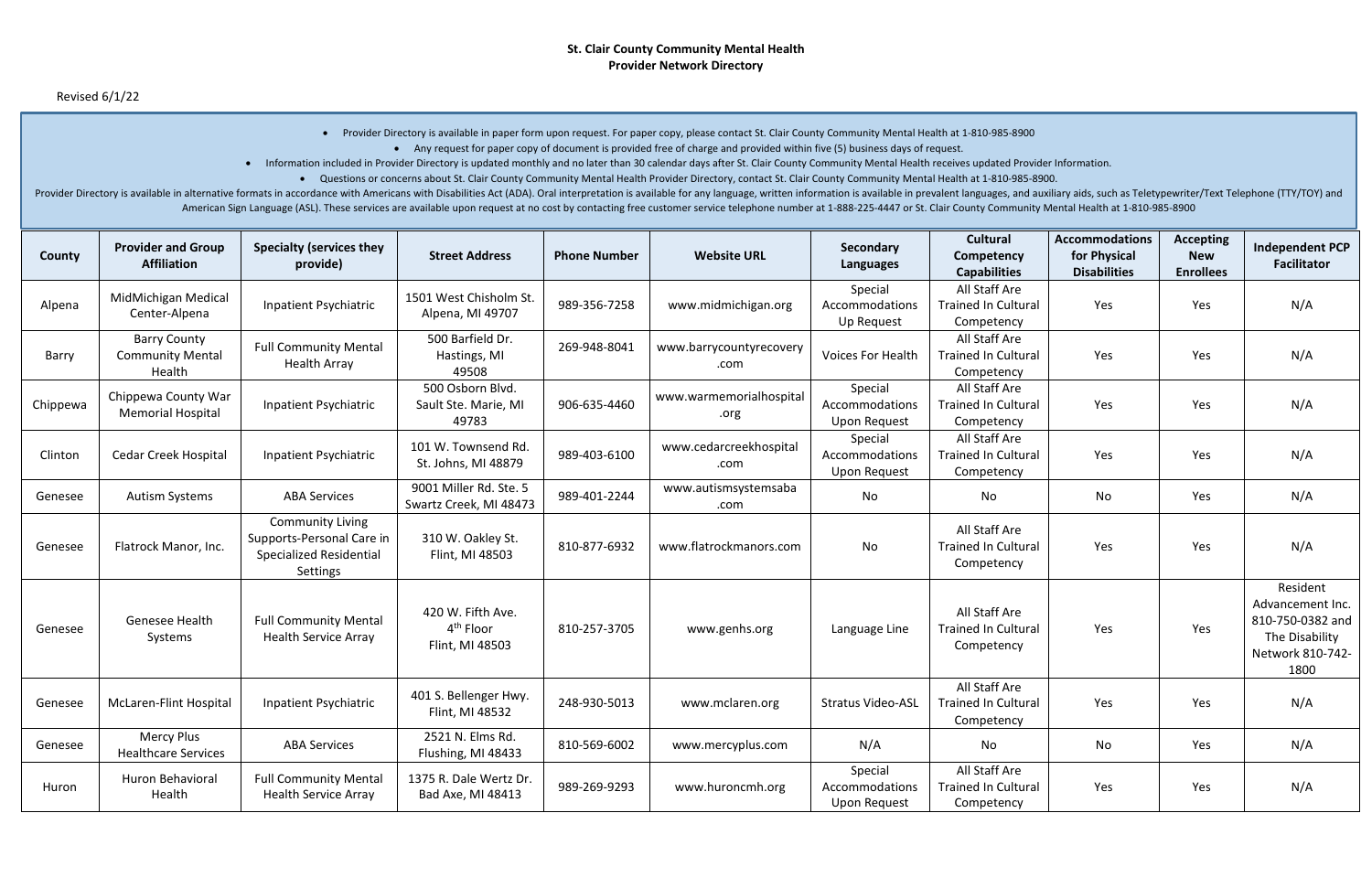| County    | <b>Provider and Group</b><br><b>Affiliation</b>                                                    | <b>Specialty (services they</b><br>provide)                                                               | <b>Street Address</b>                                             | <b>Phone Number</b> | <b>Website URL</b>                   | Secondary<br><b>Languages</b>                    | <b>Cultural</b><br>Competency<br><b>Capabilities</b>      | <b>Accommodations</b><br>for Physical<br><b>Disabilities</b> | <b>Accepting</b><br><b>New</b><br><b>Enrollees</b> | <b>Independent PCP</b><br><b>Facilitator</b> |
|-----------|----------------------------------------------------------------------------------------------------|-----------------------------------------------------------------------------------------------------------|-------------------------------------------------------------------|---------------------|--------------------------------------|--------------------------------------------------|-----------------------------------------------------------|--------------------------------------------------------------|----------------------------------------------------|----------------------------------------------|
| Ingham    | Clinton Eaton Ingham<br><b>Community Mental</b><br>Health                                          | <b>Full Community Mental</b><br><b>Health Service Array</b>                                               | 810 E. Jolly Rd.<br>Lansing, MI 48910                             | 517-346-8238        | www.ceicmh.org                       | Special<br>Accommodations<br><b>Upon Request</b> | All Staff Are<br><b>Trained In Cultural</b><br>Competency | Yes                                                          | Yes                                                | Yes                                          |
| Ingham    | Sparrow Hospital                                                                                   | <b>Acute Care Hospital</b>                                                                                | 1215 E. Michigan Ave.<br>Lansing, MI 48912                        | 517-364-1000        | www.sparrow.org                      | Special<br>Accommodations<br><b>Upon Request</b> | All Staff Are<br><b>Trained In Cultural</b><br>Competency | Yes                                                          | Yes                                                | N/A                                          |
| Ingham    | <b>Turning Leaf</b><br>Residential<br>Rehabilitation Services,<br>Inc.                             | Personal Care in<br><b>Specialized Residential</b><br><b>Settings</b>                                     | 621 E. Jolly Rd.<br>Lansing, MI 48910                             | 517-393-5203        | www.turningleafrehab.com             | Special<br>Accommodations<br><b>Upon Request</b> | All Staff Are<br><b>Trained In Cultural</b><br>Competency | Yes                                                          | Yes                                                | N/A                                          |
| Isabella  | Mid Michigan Medical<br>Center-Gratiot                                                             | Full Array of Psychiatric<br><b>Services</b>                                                              | 300 E. Warwick Dr.<br>Alma, MI 48801                              | 989-466-7160        | www.midmichigan.org                  | Special<br>Accommodations<br><b>Upon Request</b> | All Staff Are<br><b>Trained In Cultural</b><br>Competency | Yes                                                          | Yes                                                | N/A                                          |
| Kalamazoo | <b>Beacon Specialized</b><br>Living Services, Inc.                                                 | <b>Community Living</b><br>Supports-Personal Care in<br><b>Specialized Residential</b><br><b>Settings</b> | 890 N. 10 <sup>th</sup> St. Ste. 110<br>Kalamazoo, MI 49009       | 269-427-6027        | www.beaconspecialized<br>.org        | N/A                                              | All Staff Are<br><b>Trained In Cultural</b><br>Competency | Yes                                                          | Yes                                                | N/A                                          |
| Kalamazoo | Integrated Services of<br>Kalamazoo                                                                | <b>Full Community Mental</b><br><b>Health Service Array</b>                                               | 2030 Portage St.<br>Kalamazoo, MI 49001                           | 269-553-8000        | www.iskzoo.org                       | Special<br>Accommodations<br><b>Upon Request</b> | All Staff Are<br><b>Trained In Cultural</b><br>Competency | Yes                                                          | Yes                                                | N/A                                          |
| Kalamazoo | Residential<br>Opportunities, Inc. dba<br><b>Great Lakes Center for</b><br><b>Autism Treatment</b> | <b>ABA Services</b>                                                                                       | 1100 S. Rose St.<br>Kalamazoo, MI 49001                           | 269-343-3731        | www.residential<br>opportunities.org | Special<br>Accommodations<br>Upon Request        | All Staff Are<br><b>Trained In Cultural</b><br>Competency | Yes                                                          | Yes                                                | N/A                                          |
| Kent      | <b>Forest View Psychiatric</b><br>Hospital                                                         | Inpatient Psychiatric                                                                                     | 1055 Medical Park Dr.<br>Grand Rapids, MI 49546                   | 616-942-9610        | www.forestviewhospital<br>.com       | Special<br>Accommodations<br><b>Upon Request</b> | All Staff Are<br><b>Trained In Cultural</b><br>Competency | Yes                                                          | Yes                                                | N/A                                          |
| Kent      | Hope Network<br><b>Behavioral Health</b><br>Services                                               | Mental Health and<br>Developmental<br><b>Disabilities</b>                                                 | 3075 Orchard Vista Dr.<br>SE PO Box 890<br>Grand Rapids, MI 49518 | 616-301-8000        | www.hopenetwork.org                  | Special<br>Accommodations<br><b>Upon Request</b> | All Staff Are<br><b>Trained In Cultural</b><br>Competency | Yes                                                          | Yes                                                | N/A                                          |
| Kent      | Hope Network West<br>Michigan                                                                      | Mental Health and<br>Developmental<br><b>Disabilities</b>                                                 | 4094 Breton SE<br>Kentwood, MI 49508                              | 616-301-3603        | www.hopenetwork.org                  | Special<br>Accommodations<br>Upon Request        | All Staff Are<br><b>Trained In Cultural</b><br>Competency | Yes                                                          | Yes                                                | N/A                                          |
| Kent      | Mercy Health Saint<br>Mary's                                                                       | <b>Inpatient Psychiatric</b>                                                                              | 200 Jefferson Ave. SE<br>Grand Rapids, MI 49503                   | 606-752-6090        | www.mercyhealth.com                  | Special<br>Accommodations<br>Upon Request        | All Staff Are<br><b>Trained In Cultural</b><br>Competency | Yes                                                          | Yes                                                | N/A                                          |
| Kent      | Pine Rest Christian<br><b>Mental Health Services</b>                                               | Inpatient Psychiatric                                                                                     | 300 68 <sup>th</sup> St. SE Grand<br>Rapids, MI 49501             | 616-455-5000        | www.pinerest.org                     | Special<br>Accommodations<br><b>Upon Request</b> | All Staff Are<br><b>Trained In Cultural</b><br>Competency | Yes                                                          | Yes                                                | N/A                                          |
| Lapeer    | Lapeer County<br><b>Community Mental</b><br>Health                                                 | <b>Full Community Mental</b><br><b>Health Service Array</b>                                               | 1570 Suncrest Dr.<br>Lapeer, MI 48446                             | 810-667-0500        | www.lapeercmh.org                    | Language Line                                    | All Staff Are<br><b>Trained In Cultural</b><br>Competency | Yes                                                          | Yes                                                | N/A                                          |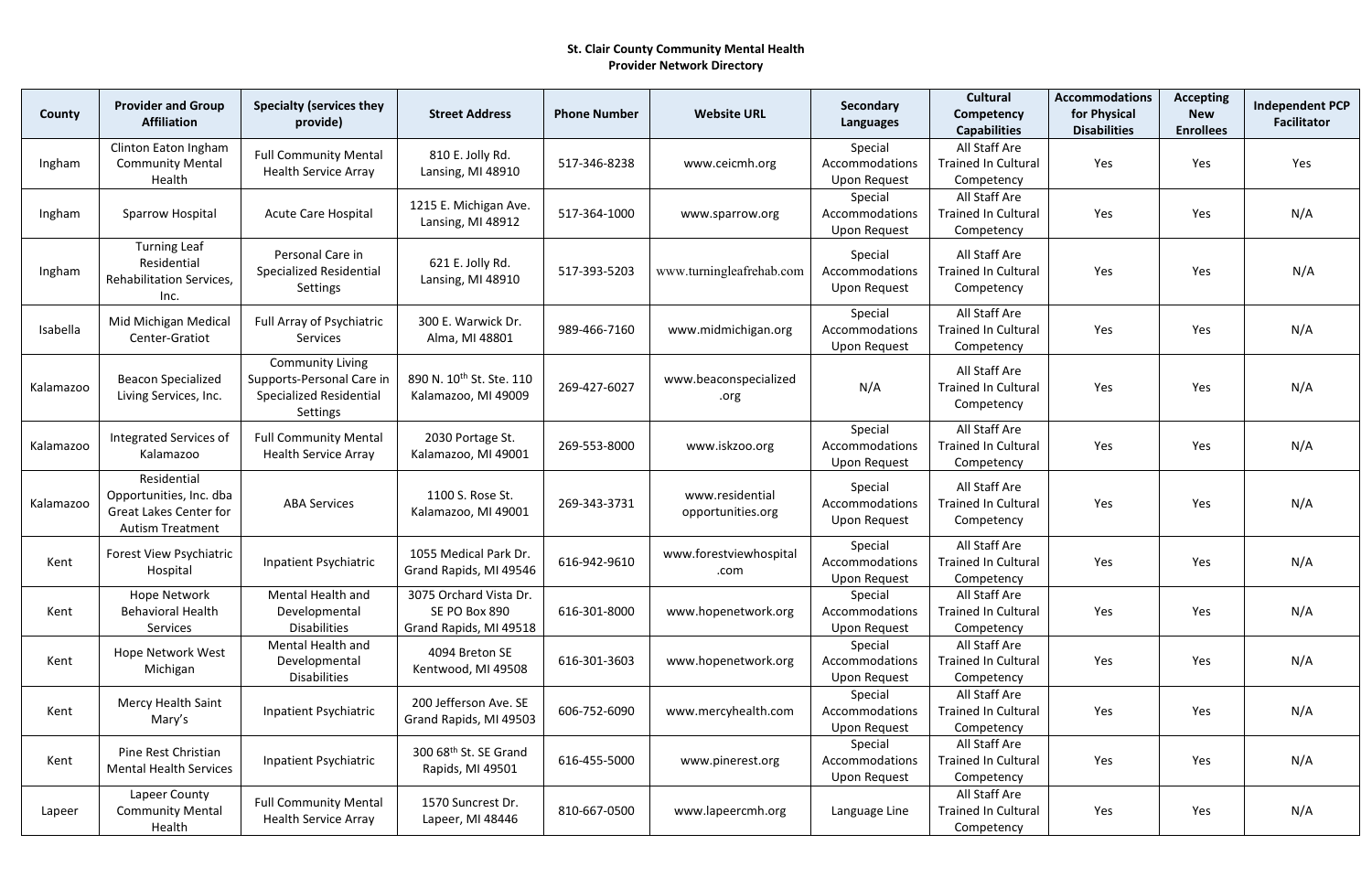| County     | <b>Provider and Group</b><br><b>Affiliation</b>                        | <b>Specialty (services they</b><br>provide)                 | <b>Street Address</b>                           | <b>Phone Number</b> | <b>Website URL</b>               | Secondary<br><b>Languages</b>                    | <b>Cultural</b><br>Competency<br><b>Capabilities</b>      | <b>Accommodations</b><br>for Physical<br><b>Disabilities</b> | <b>Accepting</b><br><b>New</b><br><b>Enrollees</b> | <b>Independent PCP</b><br><b>Facilitator</b> |
|------------|------------------------------------------------------------------------|-------------------------------------------------------------|-------------------------------------------------|---------------------|----------------------------------|--------------------------------------------------|-----------------------------------------------------------|--------------------------------------------------------------|----------------------------------------------------|----------------------------------------------|
| Lapeer     | <b>McLaren Lapeer Region</b>                                           | Inpatient Psychiatric                                       | 1375 N. Main St.<br>Lapeer, MI 48446            | 810-667-5611        | www.mclaren.org                  | Special<br>Accommodations<br><b>Upon Request</b> | All Staff Are<br><b>Trained In Cultural</b><br>Competency | Yes                                                          | Yes                                                | N/A                                          |
| Lenawee    | St. Francis Camp on the<br>Lake                                        | <b>Respite Care</b>                                         | 10120 Murrey Rd.<br>Jerome, MI 49249            | 517-688-9212        | www.saintfranciscamp.org         | Special<br>Accommodations<br><b>Upon Request</b> | All Staff Are<br><b>Trained In Cultural</b><br>Competency | Yes                                                          | No                                                 | N/A                                          |
| Livingston | ABA Pathways                                                           | <b>ABA Services</b>                                         | 9520 Bluewater Dr.<br>Pinckney, MI 48169        | 810-599-2129        | www.abaways.com                  | Special<br>Accommodations<br><b>Upon Request</b> | All Staff Are<br><b>Trained In Cultural</b><br>Competency | Yes                                                          | Yes                                                | N/A                                          |
| Macomb     | <b>All-Ways Care Services</b>                                          | <b>Community Living</b><br>Supports and Respite Care        | 36355 Main St.<br>New Baltimore, MI<br>48047    | 586-716-5329        | www.all-ways-care.com            | Special<br>Accommodations<br><b>Upon Request</b> | All Staff Are<br><b>Trained In Cultural</b><br>Competency | Yes                                                          | Yes                                                | N/A                                          |
| Macomb     | <b>Ascension Macomb</b><br><b>Oakland Hospital-</b><br>Warren          | Inpatient Psychiatric                                       | 11800 E. 12 Mile<br>Warren, MI 48093            | 586-573-5000        | www.ascension.org                | Special<br>Accommodations<br><b>Upon Request</b> | All Staff Are<br><b>Trained In Cultural</b><br>Competency | Yes                                                          | Yes                                                | N/A                                          |
| Macomb     | <b>Attendant Care Autism</b><br>Services                               | <b>ABA Services</b>                                         | 51145 Nicolette Dr.<br>Chesterfield, MI 48047   | 586-228-9991        | www.accautism.com                | No                                               | All Staff Are<br><b>Trained In Cultural</b><br>Competency | Yes                                                          | Yes                                                | N/A                                          |
| Macomb     | Henry Ford Macomb<br>Hospital                                          | Inpatient Psychiatric                                       | 15855 19 Mile Rd.<br>Clinton Twp., MI 48038     | 586-466-9889        | www.henryford.com                | Special<br>Accommodations<br><b>Upon Request</b> | All Staff Are<br><b>Trained In Cultural</b><br>Competency | Yes                                                          | Yes                                                | N/A                                          |
| Macomb     | Life Skills Centers, Inc.                                              | <b>Skill Building</b>                                       | 53 Crocker Blvd.<br>Mt. Clemens, MI 48043       | 586-468-3582        | www.lifeskillscentersinc<br>.org | Special<br>Accommodations<br><b>Upon Request</b> | All Staff Are<br><b>Trained In Cultural</b><br>Competency | Yes                                                          | Yes                                                | N/A                                          |
| Macomb     | Macomb County<br><b>Community Mental</b><br>Health                     | <b>Full Community Mental</b><br><b>Health Service Array</b> | 22550 Hall Rd.<br>Clinton Twp., MI 48036        | 586-469-5275        | www.mccmh.net                    | Special<br>Accommodations<br><b>Upon Request</b> | All Staff Are<br><b>Trained In Cultural</b><br>Competency | Yes                                                          | Yes                                                | N/A                                          |
| Macomb     | <b>Harbor Oaks Hospital</b>                                            | Inpatient Psychiatric                                       | 35031 23 Mile Rd.<br>New Baltimore, MI<br>48047 | 586-725-2777        | www.harboroaks.com               | Special<br>Accommodations<br><b>Upon Request</b> | No                                                        | Yes                                                          | Yes                                                | N/A                                          |
| Macomb     | The Behavioral Center<br>of Michigan                                   | Inpatient Psychiatric                                       | 4050 E. 12 Mile Rd.<br>Warren, MI 48092         | 586-261-2266        | www.behavioralcenter<br>.com     | Special<br>Accommodations<br><b>Upon Request</b> | All Staff Are<br><b>Trained In Cultural</b><br>Competency | Yes                                                          | Yes                                                | N/A                                          |
| Midland    | Mid Michigan Medical<br>Center-Midland                                 | Full Array of Psychiatric<br>Services                       | 4000 Wellness Dr.<br>Midland, MI 48670          | 989-839-3000        | www.midmichigan.org              | Special<br>Accommodations<br><b>Upon Request</b> | All Staff Are<br><b>Trained In Cultural</b><br>Competency | Yes                                                          | Yes                                                | N/A                                          |
| Monroe     | ProMedica Monroe<br><b>Regional Hospital</b>                           | Inpatient Psychiatric                                       | 718 N. Macomb St.<br>Monroe, MI 48162           | 734-240-8400        | www.ProMedica.org                | Special<br>Accommodations<br><b>Upon Request</b> | All Staff Are<br><b>Trained In Cultural</b><br>Competency | Yes                                                          | Yes                                                | N/A                                          |
| Oakland    | <b>Ascension Macomb</b><br>Oakland Hospital-<br><b>Madison Heights</b> | Inpatient Psychiatric                                       | 27351 Dequindre<br>Madison Heights, MI<br>48071 | 248-967-7000        | www.ascension.org                | Special<br>Accommodations<br><b>Upon Request</b> | All Staff Are<br><b>Trained In Cultural</b><br>Competency | Yes                                                          | Yes                                                | N/A                                          |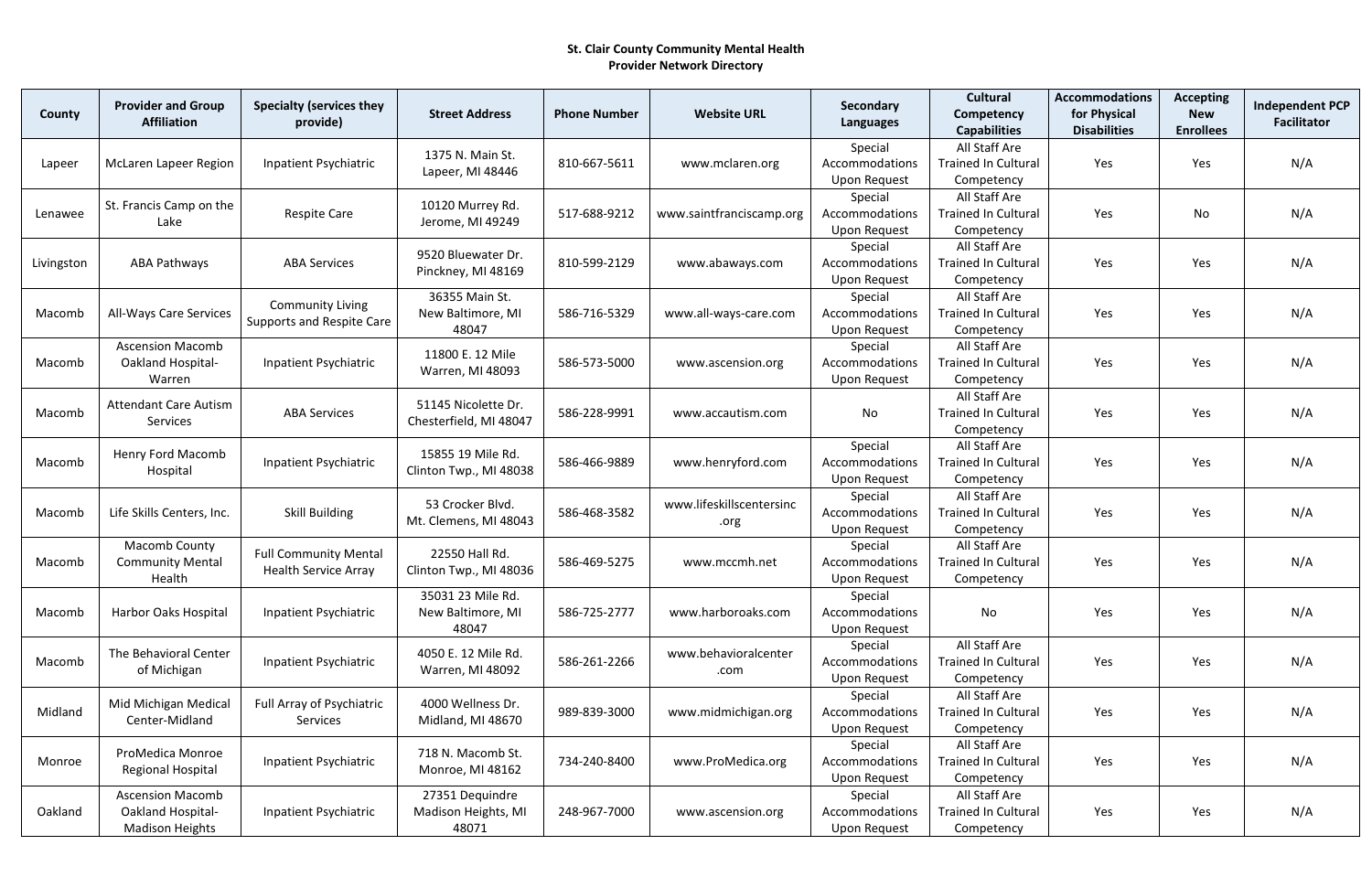| County     | <b>Provider and Group</b><br><b>Affiliation</b>                              | <b>Specialty (services they</b><br>provide)                    | <b>Street Address</b>                                 | <b>Phone Number</b> | <b>Website URL</b>              | Secondary<br><b>Languages</b>                    | <b>Cultural</b><br>Competency<br><b>Capabilities</b>      | <b>Accommodations</b><br>for Physical<br><b>Disabilities</b> | <b>Accepting</b><br><b>New</b><br><b>Enrollees</b> | <b>Independent PCP</b><br><b>Facilitator</b> |
|------------|------------------------------------------------------------------------------|----------------------------------------------------------------|-------------------------------------------------------|---------------------|---------------------------------|--------------------------------------------------|-----------------------------------------------------------|--------------------------------------------------------------|----------------------------------------------------|----------------------------------------------|
| Oakland    | <b>Ascension Providence</b><br>Rochester Hospital                            | <b>Inpatient Psychiatric</b>                                   | 1101 W. University Dr.<br>Rochester, MI 48307         | 248-652-5000        | www.ascension.org               | Special<br>Accommodations<br><b>Upon Request</b> | All Staff Are<br><b>Trained In Cultural</b><br>Competency | Yes                                                          | Yes                                                | N/A                                          |
| Oakland    | Havenwyck Hospital                                                           | Inpatient Psychiatric                                          | 1525 University Dr.<br>Auburn Hills, MI 48326         | 248-373-9200        | www.havenwyckhospital<br>.com   | Special<br>Accommodations<br><b>Upon Request</b> | All Staff Are<br><b>Trained In Cultural</b><br>Competency | Yes                                                          | Yes                                                | N/A                                          |
| Oakland    | <b>New Oakland Family</b><br>Centers                                         | <b>Outpatient Mental Health</b><br>Services                    | 6549 Town Center Dr.<br>Ste. A<br>Clarkston, MI 48346 | 248-467-9946        | www.newoakland.org              | Special<br>Accommodations<br><b>Upon Request</b> | All Staff Are<br><b>Trained In Cultural</b><br>Competency | Yes                                                          | Yes                                                | N/A                                          |
| Oakland    | <b>Pontiac General</b><br>Hospital                                           | Inpatient Psychiatric                                          | 461 West Huron St.<br>Pontiac, MI 48341               | 248-857-7200        | www.pontiacgeneral.com          | Special<br>Accommodations<br><b>Upon Request</b> | All Staff Are<br><b>Trained In Cultural</b><br>Competency | Yes                                                          | Yes                                                | N/A                                          |
| Saginaw    | Healthsource Saginaw.<br>Inc.- White Pine Mental<br><b>Health Center</b>     | Inpatient Psychiatric                                          | 3340 Hospital Rd.<br>Saginaw, MI 48603                | 989-790-7700        | www.healthsourcesaginaw<br>.org | No                                               | All Staff Are<br><b>Trained In Cultural</b><br>Competency | Yes                                                          | Yes                                                | N/A                                          |
| Saginaw    | Res-Care Premier, Inc.<br>dba Community<br>Alternatives Michigan<br>Lawndale | Personal Care in<br><b>Specialized Residential</b><br>Settings | 3946 Lawndale Rd.<br>Saginaw, MI 48603                | 989-791-7174        | www.rescare.com                 | Special<br>Accommodations<br><b>Upon Request</b> | All Staff Are<br><b>Trained In Cultural</b><br>Competency | Yes                                                          | Yes                                                | N/A                                          |
| Saginaw    | Saginaw County<br><b>Community Mental</b><br>Health                          | <b>Full Community Mental</b><br><b>Health Array</b>            | 500 Hancock<br>Saginaw, MI 48602                      | 989-797-3400        | www.sccmha.org                  | Special<br>Accommodations<br><b>Upon Request</b> | All Staff Are<br><b>Trained In Cultural</b><br>Competency | Yes                                                          | Yes                                                | Yes                                          |
| Sanilac    | Camp Cavell<br>Conservancy                                                   | <b>Respite Care</b>                                            | 3335 Lakeshore Rd.<br>Lexington, MI 48050             | 810-359-2267        | www.campcavell.org              | Special<br>Accommodations<br><b>Upon Request</b> | All Staff Are<br><b>Trained In Cultural</b><br>Competency | Yes                                                          | Yes                                                | N/A                                          |
| Sanilac    | CC's Villa, LLC                                                              | Personal Care in<br><b>Specialized Residential</b><br>Settings | 41 W. Lorraine St.<br>Peck, MI 48466                  | 810-378-5550        | N/A                             | No                                               | All Staff Are<br><b>Trained In Cultural</b><br>Competency | Yes                                                          | Yes                                                | N/A                                          |
| Sanilac    | <b>Sanilac County</b><br><b>Community Mental</b><br>Health                   | <b>Full Community Mental</b><br><b>Health Service Array</b>    | 227 E. Sanilac Ave.<br>Sandusky, MI 48471             | 810-648-0330        | www.sanilaccmh.org              | Special<br>Accommodations<br><b>Upon Request</b> | All Staff Are<br><b>Trained In Cultural</b><br>Competency | Yes                                                          | Yes                                                | The ARC of St.<br><b>Clair County</b>        |
| Shiawassee | <b>Memorial Healthcare</b>                                                   | Inpatient Psychiatric                                          | 826 W. King St.<br>Owosso, MI 48867                   | 989-723-5211        | www.memorialhealthcare<br>.org  | Special<br>Accommodations<br><b>Upon Request</b> | All Staff Are<br><b>Trained In Cultural</b><br>Competency | Yes                                                          | Yes                                                | N/A                                          |
| Shiawassee | Res-Care Premier, Inc<br>dba Community<br>Alternatives Michigan<br>Raymond   | Personal Care in<br><b>Specialized Residential</b><br>Settings | 715 Raymond Rd.<br>Owosso, MI 48867                   | 989-791-7174        | www.rescare.com                 | Special<br>Accommodations<br>Upon Request        | All Staff Are<br><b>Trained In Cultural</b><br>Competency | Yes                                                          | Yes                                                | N/A                                          |
| Shiawassee | <b>Shiawassee County</b><br><b>Community Mental</b><br>Health                | <b>Full Community Mental</b><br><b>Health Service Array</b>    | 1555 Industrial Dr.<br>Owosso, MI 48867               | 989-723-6791        | www.shiabewell.org              | Special<br>Accommodations<br><b>Upon Request</b> | All Staff Are<br><b>Trained In Cultural</b><br>Competency | Yes                                                          | Yes                                                | Disability Network                           |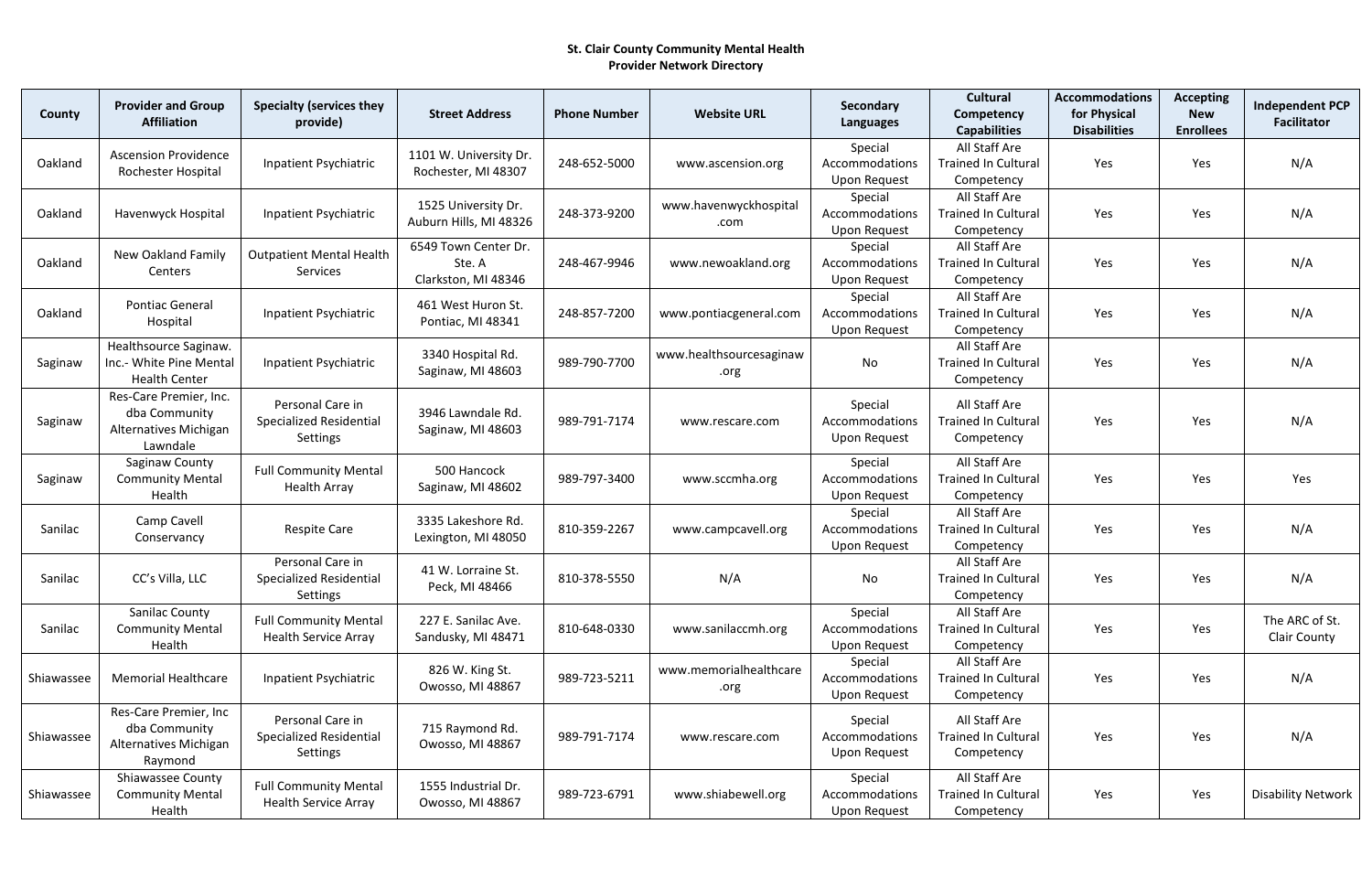| County    | <b>Provider and Group</b><br><b>Affiliation</b>                      | <b>Specialty (services they</b><br>provide)                                              | <b>Street Address</b>                                  | <b>Phone Number</b> | <b>Website URL</b>            | Secondary<br>Languages                           | <b>Cultural</b><br>Competency<br><b>Capabilities</b>      | <b>Accommodations</b><br>for Physical<br><b>Disabilities</b> | <b>Accepting</b><br><b>New</b><br><b>Enrollees</b> | <b>Independent PCP</b><br><b>Facilitator</b> |
|-----------|----------------------------------------------------------------------|------------------------------------------------------------------------------------------|--------------------------------------------------------|---------------------|-------------------------------|--------------------------------------------------|-----------------------------------------------------------|--------------------------------------------------------------|----------------------------------------------------|----------------------------------------------|
| St. Clair | Berg Adult Foster Care                                               | Personal Care in<br><b>Specialized Residential</b><br>Settings                           | 6290 Fargo Rd.<br>Avoca, MI 48006                      | 810-324-2844        | N/A                           | No                                               | All Staff Are<br><b>Trained In Cultural</b><br>Competency | <b>No</b>                                                    | No                                                 | N/A                                          |
| St. Clair | <b>Blue Water</b><br>Developmental<br>Housing, Inc.                  | Personal Care in<br><b>Specialized Residential</b><br>Settings                           | 1600 Gratiot Ave. Ste 1<br>Marysville, MI 48040        | 810-388-1200        | www.bwdh.org                  | Special<br>Accommodations<br><b>Upon Request</b> | All Staff Are<br><b>Trained In Cultural</b><br>Competency | Yes                                                          | Yes                                                | N/A                                          |
| St. Clair | <b>Community Enterprises</b><br>of St. Clair County                  | Skill Building & Supported<br><b>Employment Services</b>                                 | 1033 26 <sup>th</sup> St.<br>Port Huron, MI 48060      | 810-982-3261        | www.cescc.org                 | Special<br>Accommodations<br><b>Upon Request</b> | All Staff Are<br><b>Trained In Cultural</b><br>Competency | Yes                                                          | Yes                                                | N/A                                          |
| St. Clair | Goodwill Industries of<br>St. Clair County                           | <b>Skill Building</b>                                                                    | 1033 26 <sup>th</sup> St.<br>Port Huron, MI 48060      | 810-987-9333        | N/A                           | Special<br>Accommodations<br>Upon Request        | All Staff Are<br><b>Trained In Cultural</b><br>Competency | Yes                                                          | Yes                                                | N/A                                          |
| St. Clair | <b>IMPACT dba Center for</b><br><b>Human Resources</b>               | Personal Care in<br><b>Specialized Residential</b><br>Settings                           | 1001 Military St.<br>Port Huron, MI 48060              | 810-985-5437        | www.impactph.org              | Special<br>Accommodations<br><b>Upon Request</b> | All Staff Are<br><b>Trained In Cultural</b><br>Competency | Yes                                                          | Yes                                                | N/A                                          |
| St. Clair | <b>Innovative Housing</b><br>Development Corp.                       | Personal Care in<br><b>Specialized Residential</b><br><b>Settings</b>                    | 3051 Commerce Dr.<br>Suite 5<br>Fort Gratiot, MI 48059 | 810-385-4463        | www.innovativehousing<br>.org | No                                               | All Staff Are<br><b>Trained In Cultural</b><br>Competency | Yes                                                          | Yes                                                | N/A                                          |
| St. Clair | Joslyn Home                                                          | Personal Care in<br><b>Specialized Residential</b><br>Settings                           | 1271 New Jersey Ave.<br>Marysville, MI 48040           | 810-937-5494        | N/A                           | No                                               | All Staff Are<br><b>Trained In Cultural</b><br>Competency | Yes                                                          | Yes                                                | N/A                                          |
| St. Clair | Leach Foster Care                                                    | Personal Care in<br><b>Specialized Residential</b><br>Settings                           | 3907 Bethuy<br>Casco, MI 48064                         | 586-727-1257        | N/A                           | No                                               | All Staff Are<br><b>Trained In Cultural</b><br>Competency | Yes                                                          | No                                                 | N/A                                          |
| St. Clair | <b>McLaren Port Huron</b>                                            | Inpatient Psychiatric                                                                    | 1221 Pine Grove Ave.<br>Port Huron, MI                 | 810-987-5000        | www.mclaren.org               | Special<br>Accommodations<br>Upon Request        | All Staff Are<br><b>Trained In Cultural</b><br>Competency | No                                                           | Yes                                                | N/A                                          |
| St. Clair | Michigan League for<br>Crippled Children d/b/a<br>Camp Grace Bentley | Summer Came for<br>Individuals with Physical<br>and Developmental<br><b>Disabilities</b> | 8250 Lakeshore Rd.<br>Burtchville, MI 48059            | 313-962-8242        | www.campgracebentley<br>.org  | No                                               | No                                                        | Yes                                                          | Yes                                                | N/A                                          |
| St. Clair | NorServ Group Ltd.                                                   | <b>Outpatient Mental Health</b><br>Services                                              | 1322 North River Rd.<br>St. Clair, MI 48079            | 810-329-4798        | www.norserv.com               | Special<br>Accommodations<br><b>Upon Request</b> | All Staff Are<br><b>Trained In Cultural</b><br>Competency | Yes                                                          | Yes                                                | N/A                                          |
| St. Clair | <b>Professional Counseling</b><br>Center                             | <b>Outpatient Mental Health</b><br>Services                                              | 520 Superior St.<br>Port Huron, MI 48060               | 810-984-4202        | www.pccporthuron.com          | No                                               | All Staff Are<br><b>Trained In Cultural</b><br>Competency | Yes                                                          | Yes                                                | N/A                                          |
| St. Clair | St. Clair County<br><b>Community Mental</b><br>Health                | <b>Full Community Mental</b><br><b>Health Service Array</b>                              | 3111 Electric Ave.<br>Port Huron, MI 48060             | 810-985-8900        | www.scccmh.org                | Special<br>Accommodations<br><b>Upon Request</b> | All Staff Are<br><b>Trained In Cultural</b><br>Competency | Yes                                                          | Yes                                                | Annette Jeske<br>989-751-4943                |
| St. Clair | St. Clair County<br><b>Regional Educational</b>                      | <b>Intervention Services</b>                                                             | 499 Range Rd.<br>PO Box 1500<br>Marysville, MI 48040   | 810-364-8990        | www.sccresa.org               | Special<br>Accommodations<br><b>Upon Request</b> | All Staff Are<br><b>Trained In Cultural</b><br>Competency | Yes                                                          | Yes                                                | N/A                                          |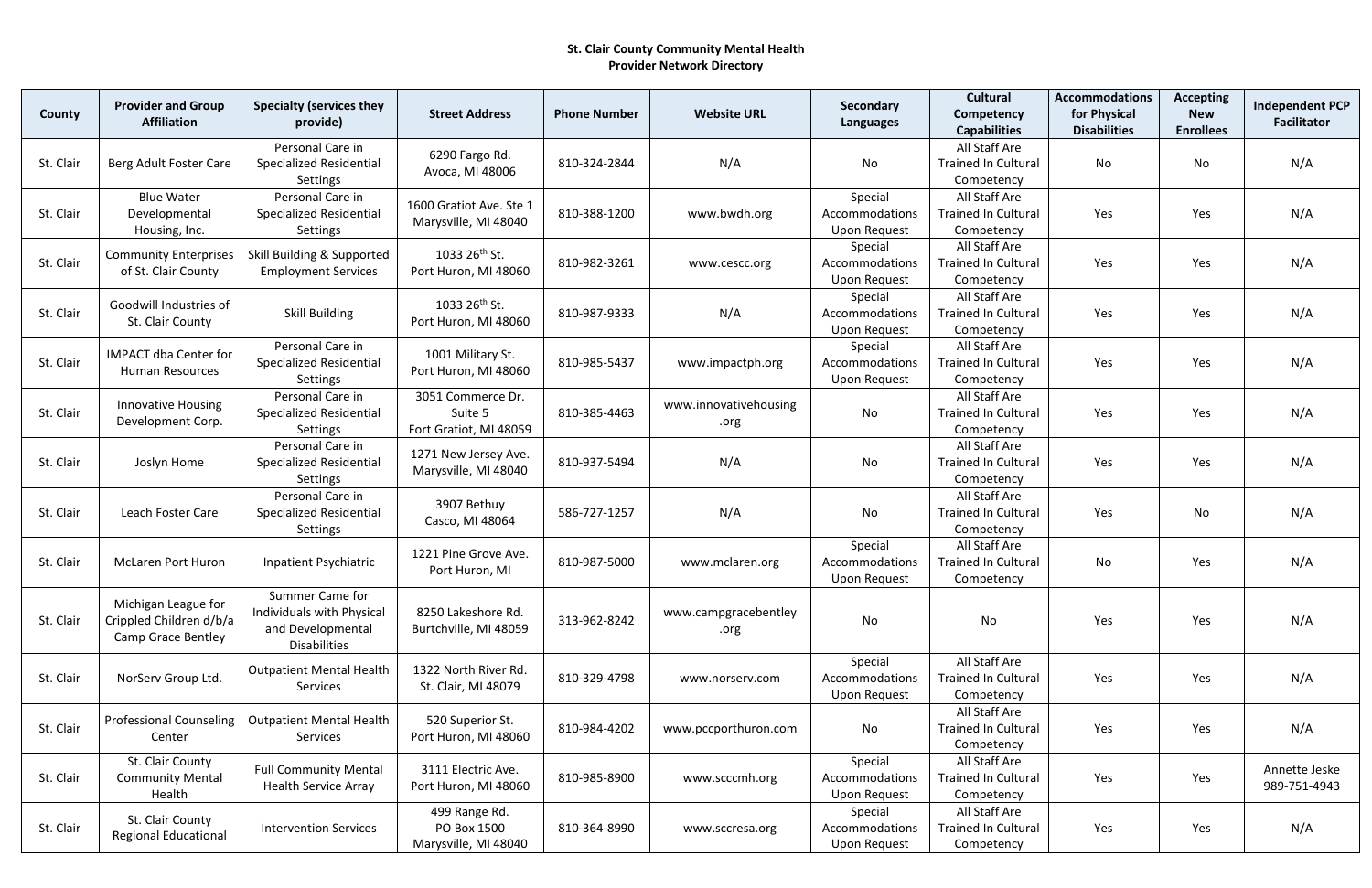| County     | <b>Provider and Group</b><br><b>Affiliation</b>                                | <b>Specialty (services they</b><br>provide)                     | <b>Street Address</b>                                  | <b>Phone Number</b> | <b>Website URL</b>               | Secondary<br>Languages                           | <b>Cultural</b><br>Competency<br><b>Capabilities</b>      | <b>Accommodations</b><br>for Physical<br><b>Disabilities</b> | <b>Accepting</b><br><b>New</b><br><b>Enrollees</b> | <b>Independent PCP</b><br><b>Facilitator</b> |
|------------|--------------------------------------------------------------------------------|-----------------------------------------------------------------|--------------------------------------------------------|---------------------|----------------------------------|--------------------------------------------------|-----------------------------------------------------------|--------------------------------------------------------------|----------------------------------------------------|----------------------------------------------|
|            | Service Agency (RESA),<br>Early On                                             |                                                                 |                                                        |                     |                                  |                                                  |                                                           |                                                              |                                                    |                                              |
| St. Clair  | Touchstone Services,<br>Inc. dba Blue Water<br>Clubhouse                       | <b>Psychosocial Clubhouse</b><br><b>Rehabilitation Services</b> | 512 Quay St.<br>Port Huron, MI 48060                   | 810-216-6617        | www.touchstoneservices<br>.org   | No                                               | All Staff Are<br><b>Trained In Cultural</b><br>Competency | Yes                                                          | Yes                                                | N/A                                          |
| St. Joseph | Guardiantrac LLC dba<br>GT Independence                                        | <b>Financial Management</b><br>Services                         | 215 Broadus St.<br>Sturgis, MI 49091                   | 269-651-4500        | www.gtindependence.com           | Special<br>Accommodations<br><b>Upon Request</b> | All Staff Are<br><b>Trained In Cultural</b><br>Competency | Yes                                                          | Yes                                                | N/A                                          |
| Tuscola    | The Fowler Center for<br><b>Outdoor Learning</b>                               | <b>Respite Care</b>                                             | 2315 Harmon Lake Rd.<br>Mayville, MI 48744             | 989-673-2050        | www.thefowlercenter.org          | No                                               | All Staff Are<br><b>Trained In Cultural</b><br>Competency | Yes                                                          | Yes                                                | N/A                                          |
| Washtenaw  | <b>Community Living</b><br>Network dba<br><b>Community Alliance</b>            | <b>Fiscal Intermediary</b><br>Services                          | 301 W. Michigan Ave.<br>Ste 102<br>Ypsilanti, MI 48197 | 734-482-3300        | www.communityalliance-<br>mi.org | No                                               | All Staff Are<br><b>Trained In Cultural</b><br>Competency | Yes                                                          | Yes                                                | N/A                                          |
| Washtenaw  | Moriah, Inc. dba<br><b>Eisenhower Center</b>                                   | Rehabilitation                                                  | 3200 Eisenhower Pky<br>Ann Arbor, MI 48108             | 734-677-0070        | www.eisenhowercenter<br>.com     | Special<br>Accommodations<br><b>Upon Request</b> | All Staff Are<br><b>Trained In Cultural</b><br>Competency | Yes                                                          | Yes                                                | N/A                                          |
| Washtenaw  | University of Michigan<br><b>Health System</b>                                 | Inpatient Psych                                                 | 1500 East Medical<br>Center Dr.<br>Ann Arbor, MI 48109 | 734-936-4000        | www.med.umich.edu                | Special<br>Accommodations<br><b>Upon Request</b> | All Staff Are<br><b>Trained In Cultural</b><br>Competency | Yes                                                          | Yes                                                | N/A                                          |
| Wayne      | Alternative Services,<br>Inc.                                                  | Personal Care in<br><b>Specialized Residential</b><br>Settings  | 32625 W. Seven Mile Rd<br>Livonia, MI 48152            | 248-471-4880        | www.asi-mi.org                   | Special<br>Accommodations<br><b>Upon Request</b> | All Staff Are<br><b>Trained In Cultural</b><br>Competency | Yes                                                          | Yes                                                | N/A                                          |
| Wayne      | Ascension St. John<br>Hospital                                                 | Inpatient Psychiatric                                           | 22101 Moross<br>Detroit, MI 48236                      | 313-343-4000        | www.ascension.org                | Special<br>Accommodations<br><b>Upon Request</b> | All Staff Are<br><b>Trained In Cultural</b><br>Competency | Yes                                                          | Yes                                                | N/A                                          |
| Wayne      | BCA of Detroit dba<br><b>Stonecrest Center</b>                                 | Inpatient Psychiatric                                           | 15000 Gratiot Ave.<br>Detroit, MI 48205                | 313-245-0649        | www.stonecrestcenter<br>.com     | Special<br>Accommodations<br><b>Upon Request</b> | All Staff Are<br><b>Trained In Cultural</b><br>Competency | Yes                                                          | Yes                                                | N/A                                          |
| Wayne      | Chitter Chatter, P.C.                                                          | <b>Applied Behavior Analysis</b>                                | 1360 Porter St.<br>Dearborn, MI 48124                  | 313-689-5188        | www.chitterchatterpc.com         | Special<br>Accommodations<br><b>Upon Request</b> | All Staff Are<br><b>Trained In Cultural</b><br>Competency | Yes                                                          | Yes                                                | N/A                                          |
| Wayne      | <b>Madison Community</b><br>Hospital dba Samaritan<br><b>Behavioral Center</b> | <b>Psychiatric Services</b>                                     | 5555 Conner Ave<br>Ste 3 North<br>Detroit, MI 48213    | 313-344-7730        | www.samaritanbc.com              | Special<br>Accommodations<br><b>Upon Request</b> | All Staff Are<br><b>Trained In Cultural</b><br>Competency | Yes                                                          | Yes                                                | N/A                                          |
| Wayne      | <b>Spectrum Community</b><br>Services                                          | <b>Community Living</b><br>Supports & Respite Care              | 28303 Joy Rd.<br>Westland, MI 48185                    | 734-458-8729        | www.spectrumhuman.org            | Special<br>Accommodations<br><b>Upon Request</b> | All Staff Are<br><b>Trained In Cultural</b><br>Competency | Yes                                                          | Yes                                                | N/A                                          |
| Wayne      | <b>Sprout Evaluation</b><br>Center, LLC                                        | <b>ASD Evaluations</b>                                          | 31129 Plymouth Rd.<br>Livonia, MI 48150                | 734-478-3264        | www.sproutlc.com                 | Special<br>Accommodations<br><b>Upon Request</b> | All Staff Are<br><b>Trained In Cultural</b><br>Competency | Yes                                                          | Yes                                                | N/A                                          |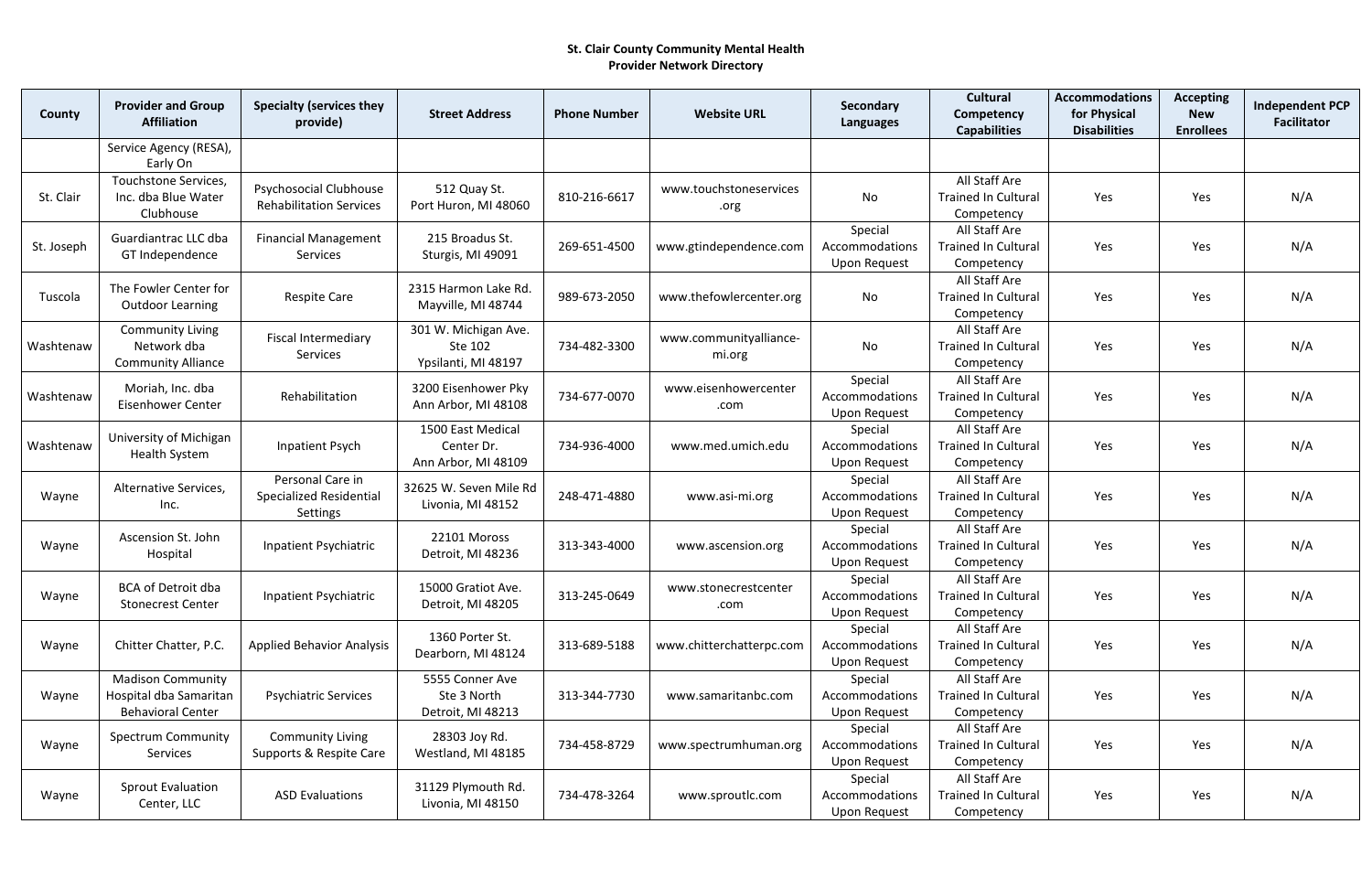#### **Tag Lines**

To establish a methodology for identifying the prevalent non-English languages spoken by beneficiaries and potential beneficiaries throughout the State and in each Contractor service area, the list below is provided. The Contractor must provide tag lines in the prevalent non-English languages in its service area included in the list below.

You have the right to get this information in a different format, such as audio, Braille, or large font due to special needs, or in your language at no additional cost.

- **English:** ATTENTION: If you speak English, language assistance services, free of charge are available to you. Call
- **Albanian:** KUJDES: Në qoftë se ju flisni anglisht, shërbimet e ndihmës gjuhësore, pa pagesë, janë në dispozicion për ty. Telefononi
- تنبیھ: اذإ تكن ثدتتح نفإ بیةرلعا مةدخ ةرفومت جمةرلتا كل مجاناً طفق لتصإ على مقرلا **:Arabic**
- **Bengali: দ**ৃ�� আকষ্4: আপিন ইংের�জ, ভাষ**া সহ**ায়তা েসবা, িনখরচ**া কথ**া বল**েত** পা**ে**রন, আপনার জৡউপল�. কল
- **Chinese:** 注意:如果您使用繁體中文,您可以免費獲得語言援助服務。請致電
- **German:** Achtung: Wenn Sie Englisch sprechen, sind Sprache Assistance-Leistungen, unentgeltlich zur Verfügung. Rufen Sie.
- **Italian:** Attenzione: Se si parla inglese, servizi di assistenza di lingua, gratuitamente, sono a vostra disposizione. Chiamare
- **Japanese:** 注意: 英語を話す言語アシスタンス サービス、無料で、あなたに利用できま を呼び出す)
- **Korean:** 주의: 당신이 영어, 언어 지원 서비스를 무료로 사용할 수 있습니다 당신에 게. □ 전.
- **Polish:** UWAGI: Jeśli mówisz po angielsku, język pomocy usług, za darmo, są dostępne dla Ciebie. Wywołanie
- **Russian:** ВНИМАНИЕ: Если вы говорите по-английски, языковой помощи, бесплатно предоставляются услуги для вас. Звоните

#### **Serbo-**

**Croatian:** OBAVJEŠTENJE: Ako govorite srpsko-hrvatski, usluge jezičke pomoći dostupne su vam besplatno. Nazovite (TTY- Telefon za osobe sa oštećenim govorom ili sluhom:).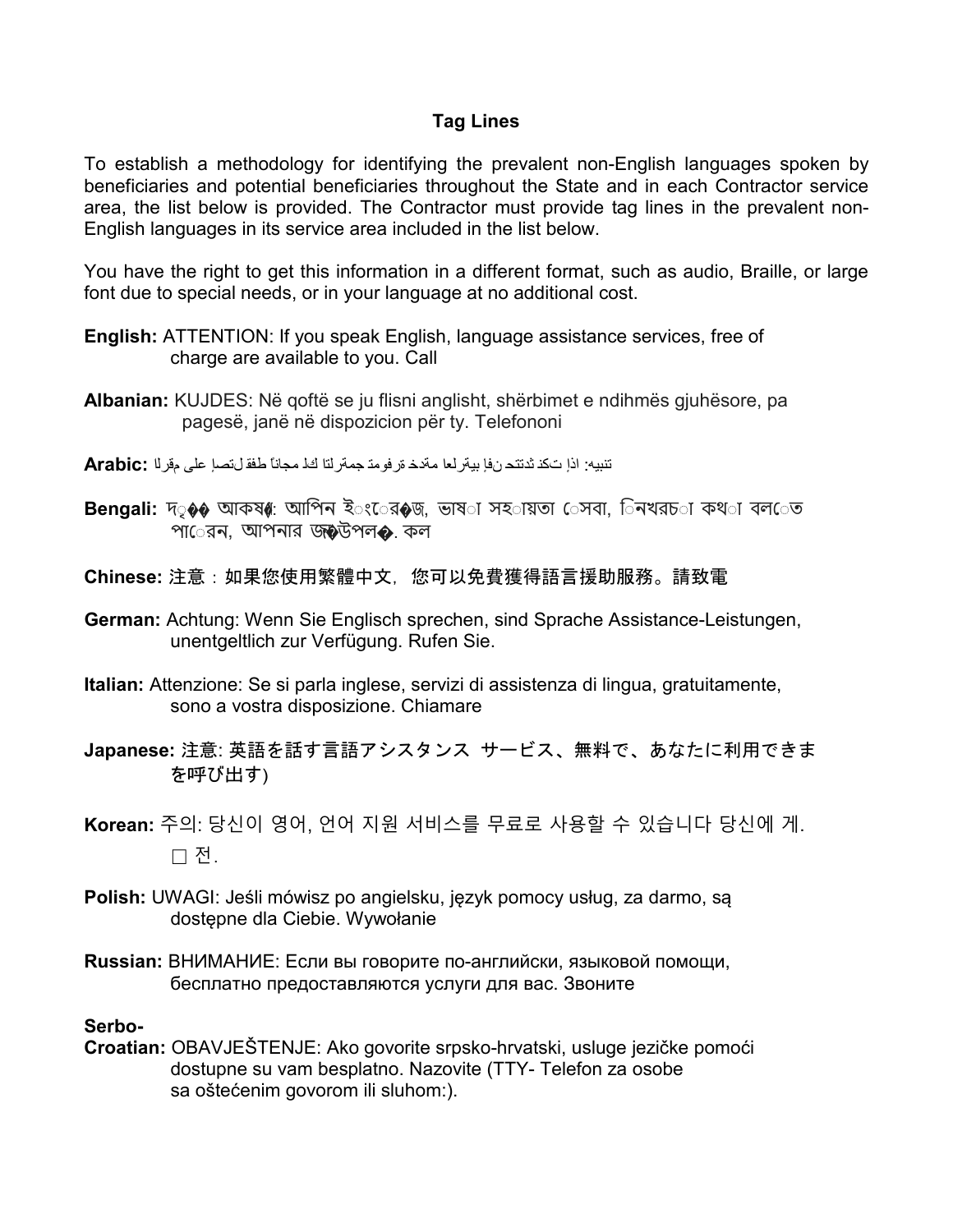**Spanish:** ATENCIÓN: si habla español, tiene a su disposición servicios gratuitos de asistencia lingüística. Llame al

| Syriac: | \n $\vec{a} - \vec{b}$ \n | \n $\vec{b}$ \n | \n $\vec{c}$ \n | \n $\vec{c}$ \n | \n $\vec{c}$ \n | \n $\vec{c}$ \n | \n $\vec{c}$ \n | \n $\vec{c}$ \n | \n $\vec{c}$ \n | \n $\vec{c}$ \n | \n $\vec{c}$ \n | \n $\vec{c}$ \n | \n $\vec{c}$ \n | \n $\vec{c}$ \n | \n $\vec{c}$ \n | \n $\vec{c}$ \n | \n $\vec{c}$ \n | \n $\vec{c}$ \n | \n $\vec{c}$ \n | \n $\vec{c}$ \n | \n $\vec{c}$ \n | \n $\vec{c}$ \n | \n $\vec{c}$ \n | \n $\vec{c}$ \n | \n $\vec{c}$ \n | \n $\vec{c}$ \n | \n $\vec{c}$ \n | \n $\vec{c}$ \n | \n $\vec{c}$ \n | \n $\vec{c}$ \n | \n $\vec{c}$ \n | \n $\vec{c}$ \n | \n $\vec{c}$ \n | \n $\vec{c}$ \n | \n $\vec{c}$ \n | \n $\vec{c}$ \n | \n $\vec{c}$ \n | \n $\vec{c}$ \n | \n $\vec{c}$ \n | \n $\vec{c}$ \n | \n $\vec{c}$ \n | \n $\vec{c}$ \n | \n $\vec{c}$ \n | \n $\vec{c}$ |
|---------|---------------------------|-----------------|-----------------|-----------------|-----------------|-----------------|-----------------|-----------------|-----------------|-----------------|-----------------|-----------------|-----------------|-----------------|-----------------|-----------------|-----------------|-----------------|-----------------|-----------------|-----------------|-----------------|-----------------|-----------------|-----------------|-----------------|-----------------|-----------------|-----------------|-----------------|-----------------|-----------------|-----------------|-----------------|-----------------|-----------------|-----------------|-----------------|-----------------|-----------------|-----------------|-----------------|-----------------|--------------|
|---------|---------------------------|-----------------|-----------------|-----------------|-----------------|-----------------|-----------------|-----------------|-----------------|-----------------|-----------------|-----------------|-----------------|-----------------|-----------------|-----------------|-----------------|-----------------|-----------------|-----------------|-----------------|-----------------|-----------------|-----------------|-----------------|-----------------|-----------------|-----------------|-----------------|-----------------|-----------------|-----------------|-----------------|-----------------|-----------------|-----------------|-----------------|-----------------|-----------------|-----------------|-----------------|-----------------|-----------------|--------------|

**Tagalog:** PAUNAWA: Kung nagsasalita ka ng Tagalog, maaari kang gumamit ng mga serbisyo ng tulong sa wika nang walang bayad. Tumawag sa

**Vietnamese:** Chú ý: Nếu bạn nói tiếng Anh, Dịch vụ hỗ trợ ngôn ngữ, miễn phí, có sẵn cho bạn. Gọi

#### **Non-Discrimination and Accessibility:**

In providing behavioral health care services, the PIHP complies with all applicable Federal civil rights laws and does not discriminate on the basis of race, color, national origin, age, disability, or sex. The PIHP does not exclude people or treat them differently because of race, color, national origin, age, disability, or sex.

The PIHP provides free aids and services to people with disabilities to communicate effectively with us, such as:

- Qualified sign language interpreters
- Written information in other formats (large print, audio, accessible electronic formats, Braille)

The PIHP provides free language services to people whose primary language is not English or have limited English skills, such as:

- Qualified interpreters
- Information written in other languages

If you need these services, contact Customer Service at the information below.

If you believe that the PIHP has failed to provide these services or discriminated in another way on the basis of race, color, national origin, age, disability, or sex, you can file a grievance with Customer Service at the information below.

If you are an individual who is deaf or hard of hearing, you may contact Customer Service or MI Relay Service at 711 to request their assistance in connecting you to the PIHP. You can file a grievance in person or by mail, fax, or email. If you need help in filing a grievance, Customer Service is available to help you.

Customer Service toll-free telephone number at 1-877-346-3648 (St. Clair, Sanilac, or Lapeer counties) or 1-888-225-4447 (Genesee county).